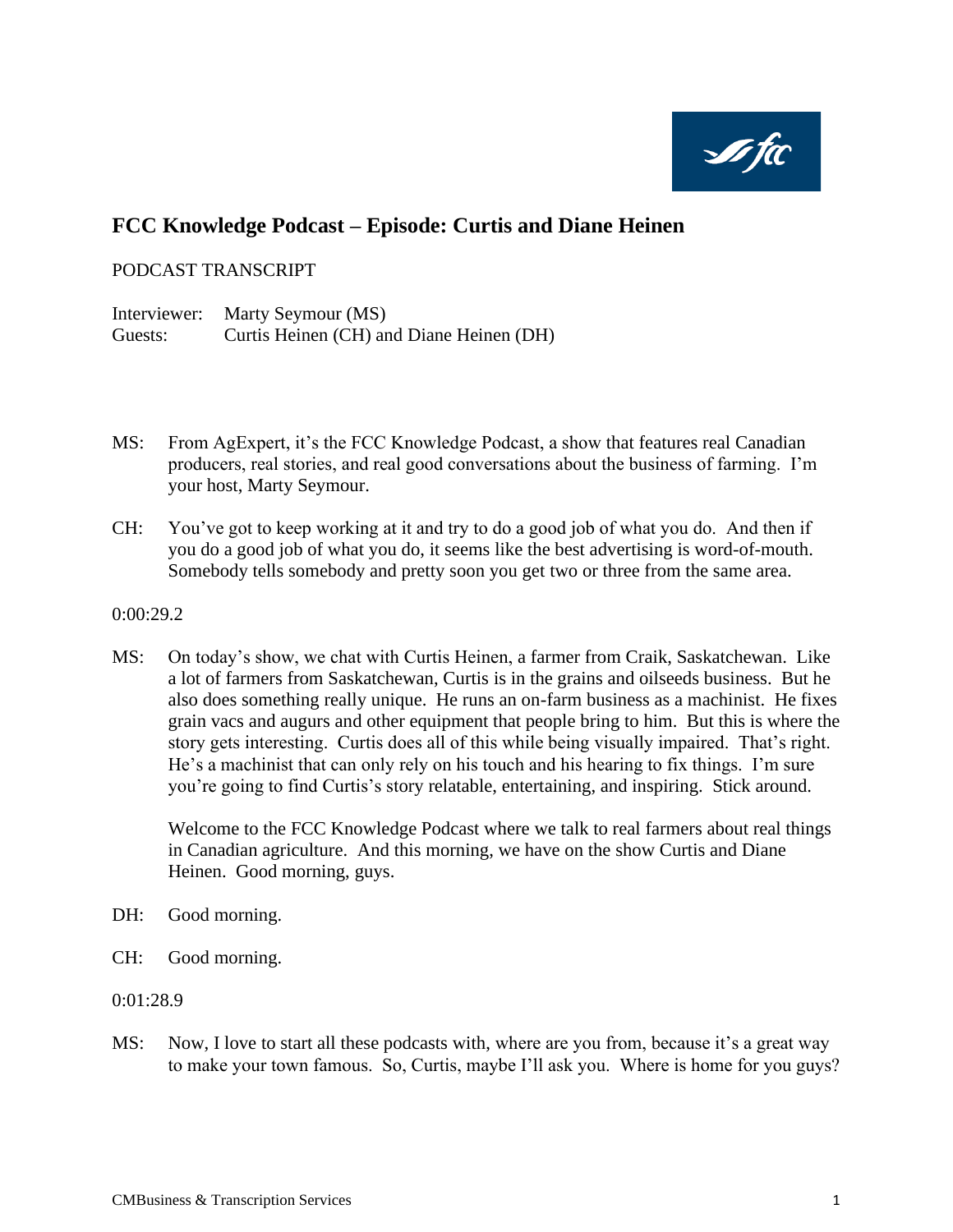CH: My home is in Craik, Saskatchewan, Canada. We are halfway between Regina and Saskatoon on number 11 Highway.

0:01:46.3

- MS: So, you guys are actively farming. Now, Diane, you are Curtis's mom. How long have you guys lived at Craik, Saskatchewan?
- DH: All our lives. Born and raised in Craik.

0:01:59.4

- MS: Good answer. I always want to know what the price of land is, anybody I interview on this. And so, Curtis, what's the price of land in Craik, Saskatchewan?
- CH: I would say the price of land is, probably the low end is \$1,500 and the top end is probably \$2,000, \$2,200 per acre.

0:02:21.3

MS: Oh, wow. So, you have just invited everybody from Ontario and BC to come land shopping in Craik, Saskatchewan, whether you intended to or not. That's a great deal compared to some people that I get to meet. Today, I want to talk about … well, actually, I have something fun. I haven't tried this before. I'm going to call it the firing line of questions. And it's a little bit of insight into you, it's a little fun. And Curtis, I'll maybe ask you the questions, and I'm going to move kind of quick, so just say whatever comes to mind. It's not a quiz, and you can't fail. So, my first question, what's your favourite farming season?

0:03:01.8

MS: Buttons or snaps?

CH: Snaps.

0:03:05.7

MS: Best thing you ever bought?

CH: A lathe.

0:03:09.8

MS: Oh, good answer. We're going to talk about that later. Diane, favourite song?

CH: Summertime.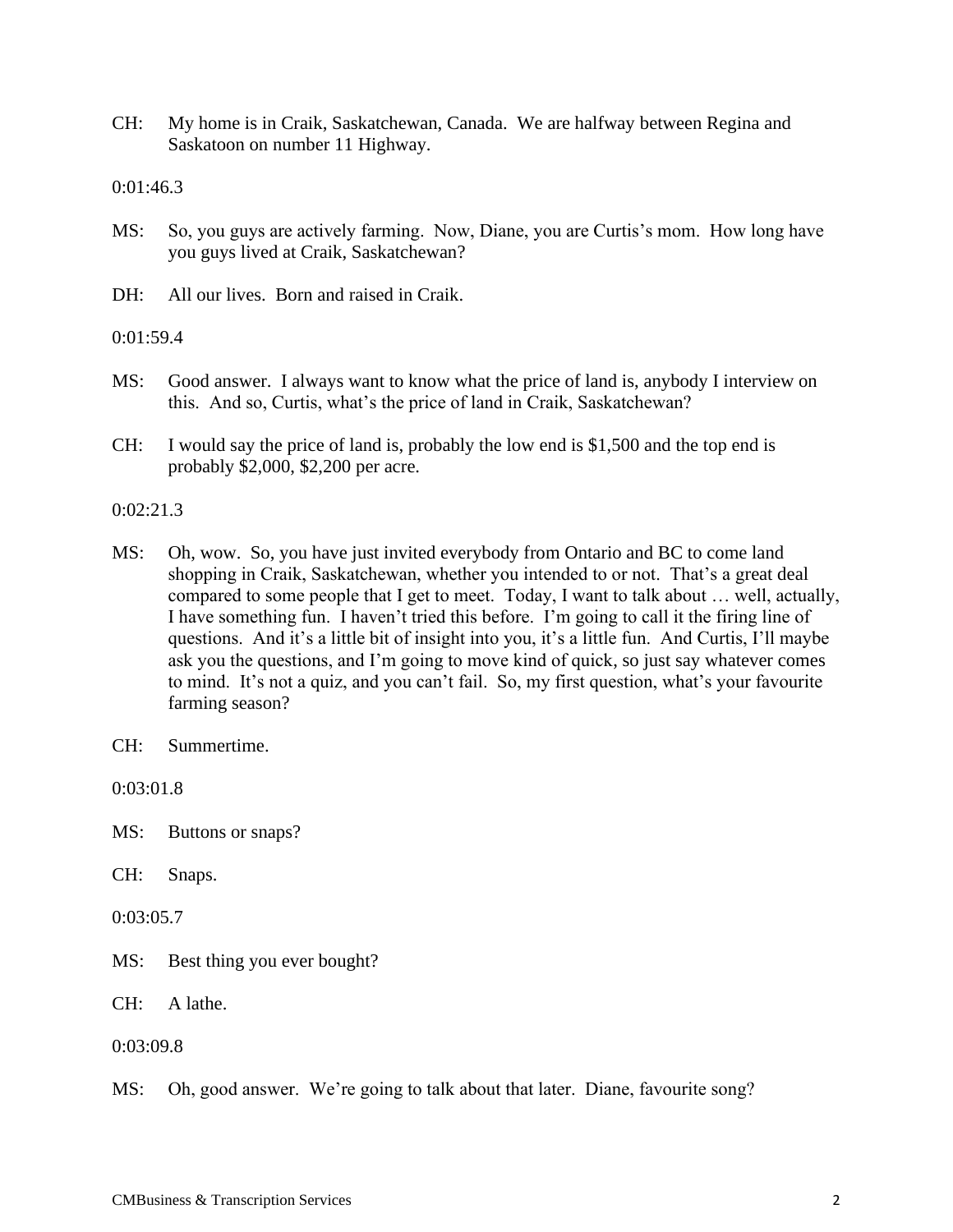DH: Tennessee Bird Walk.

0:03:15.0

MS: Nice. What's the best sounding engine?

CH: Probably a Cummins engine out of a combine.

0:03:25.1

MS: Oh yeah, good call. Last question, if you had a million dollars, what would you buy? Diane, what would you buy if you had a million dollars, first thing, top of mind?

DH: I'd pay off our farm debts.

0:03:36.0

- MS: Oh, that's so boring. Curtis, what would you do with a million dollars? Something totally wasteful.
- CH: Build a great big shop.

0:03:43.0

- MS: That's good, yeah. There's probably purpose in that to where we're headed with our conversation. Thanks for playing along, guys. It's just a good look into who you guys are as people, and I think what I heard a lot of it is, you are the relatable farming family from Central Saskatchewan. I think everybody can identify with lots of your choices and your picks in there. Today in the podcast, I actually want to talk a little bit about decision-making and adaptability. Our FCC Knowledge Podcast spends a lot of time on transition and business planning and strategy. But you have a really interesting story around decision-making and adaptability. And Curtis, I know you as a famous machinist and farmer from Central Saskatchewan because of a news program on CTV that I saw. And I don't know the proper language to describe it, but I would say sight impaired. So, for our audiences, can you just tell us what that really means? Help our listeners understand.
- CH: Well, I was born blind. I have no sight whatsoever. I guess the biggest thing is trying to adapt in a sighted world, so I can buy a lathe and have to adapt it to my own personal need or personal way to make it work.

0:04:55.1

MS: Now Diane, you've obviously played a big role. And if Curtis has defined himself as blind, you played a big role in helping him operate in the operating world you have which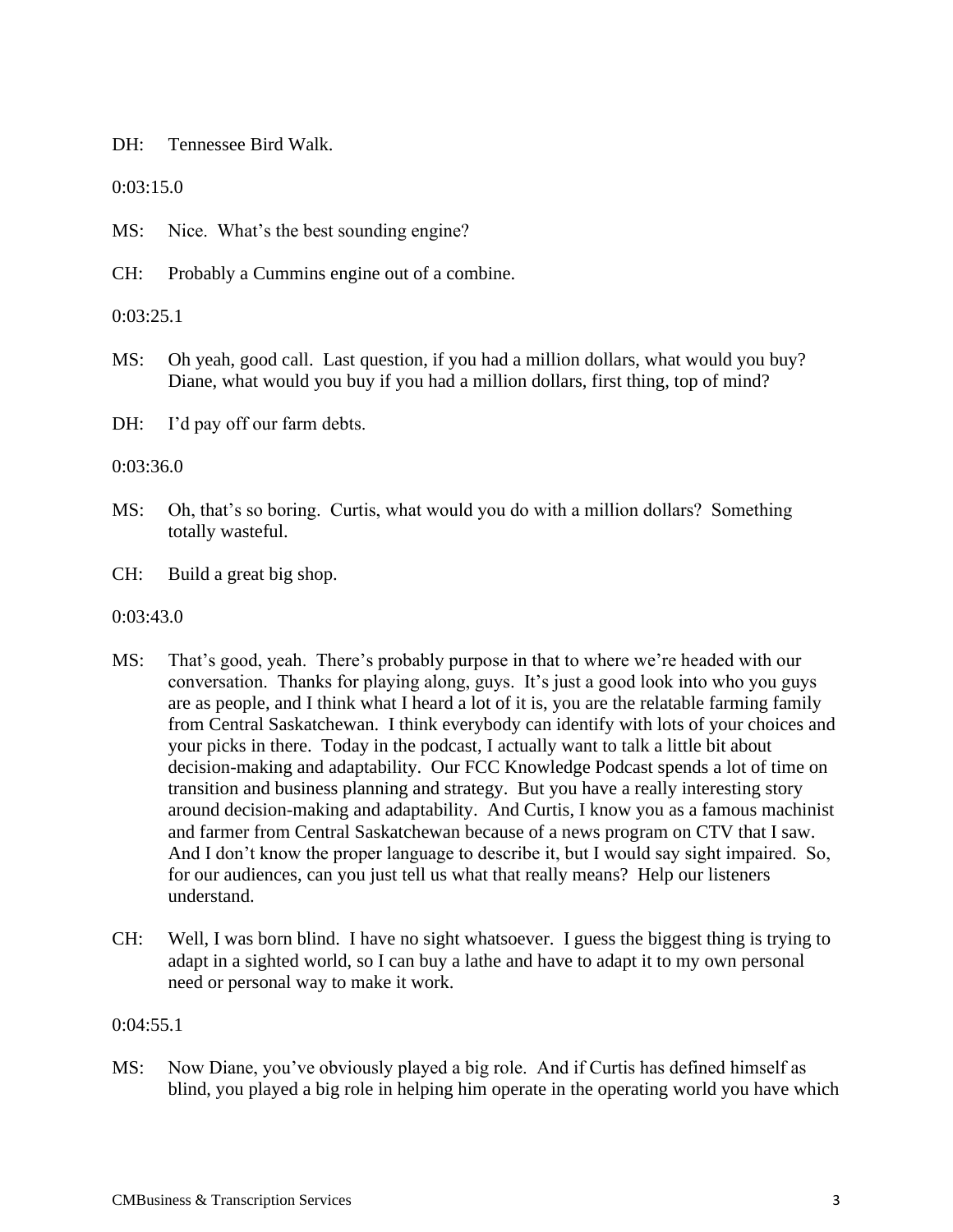is highly complicated. How did you approach that, from a young kid to where you are today?

DH: I never expected any less of him than I did of the girls. He had his chores he had to do, and I never pampered him. I never said, no, you can't try it. If he tried it and he failed, okay, fine. And going to school, they wanted to send him to Ontario, and I put my foot down, I said no. I said, he's going to stay here in his hometown with his community. His community was a big part in helping him to where he is today. My mother used to get so mad at me. She figured I should just put him on a little crystal pedestal and leave him there. I said, no, he's got to get out there and learn, and to do. And he was always a hands-on person. He did graduate with honours from high school, but he was still a hands-on person. He liked to fix things. And Legos was his big thing when he was growing up, he loved Legos. And we just let him find his own way, what he wanted to do.

# 0:06:04.1

MS: Diane is clearly passionate about advocating for her son. Considering how incredible Curtis is at his jobs, it's a really wonderful thing that Diane fought for Curtis to have the opportunity to stay in his community and grow in his trades. I think it's a great example of how important it is for us to have a supportive family and community.

So, you guys are actively farming. Curtis, can you maybe describe your farm for us? Tell us about your place.

CH: We are strictly a grain farm. I farm with my brother-in-law, and collectively we farm about 3,300 acres. We grow mostly canola, wheat, lentils. We've grown other crops in the past, but that's the three that we have at this point.

# 0:06:50.7

- MS: And you also have, I'll call it an on-farm business. Tell me about that. So, you're a machinist by training?
- CH: Yeah, a machinist and mechanic. I fix grain vacs as well, so the machining and the mechanics go hand in hand. So, it's a mixture of both to make that business work.

# 0:07:13.2

- MS: I'm actually not totally clear whether Curtis is a machinist first and a farmer second, or the other way around. But either way, he's an incredibly busy guy. And obviously, he doesn't run his business entirely on his own, so I was curious about how he divides up the labour and are there specific tasks that he delegates to others. Let's let Curtis tell us.
- CH: I guess pretty much all hands on deck. So, for example, in seeding time, Dad and Wayne, my brother-in-law, they would run the air seeders. And then my sister helps out with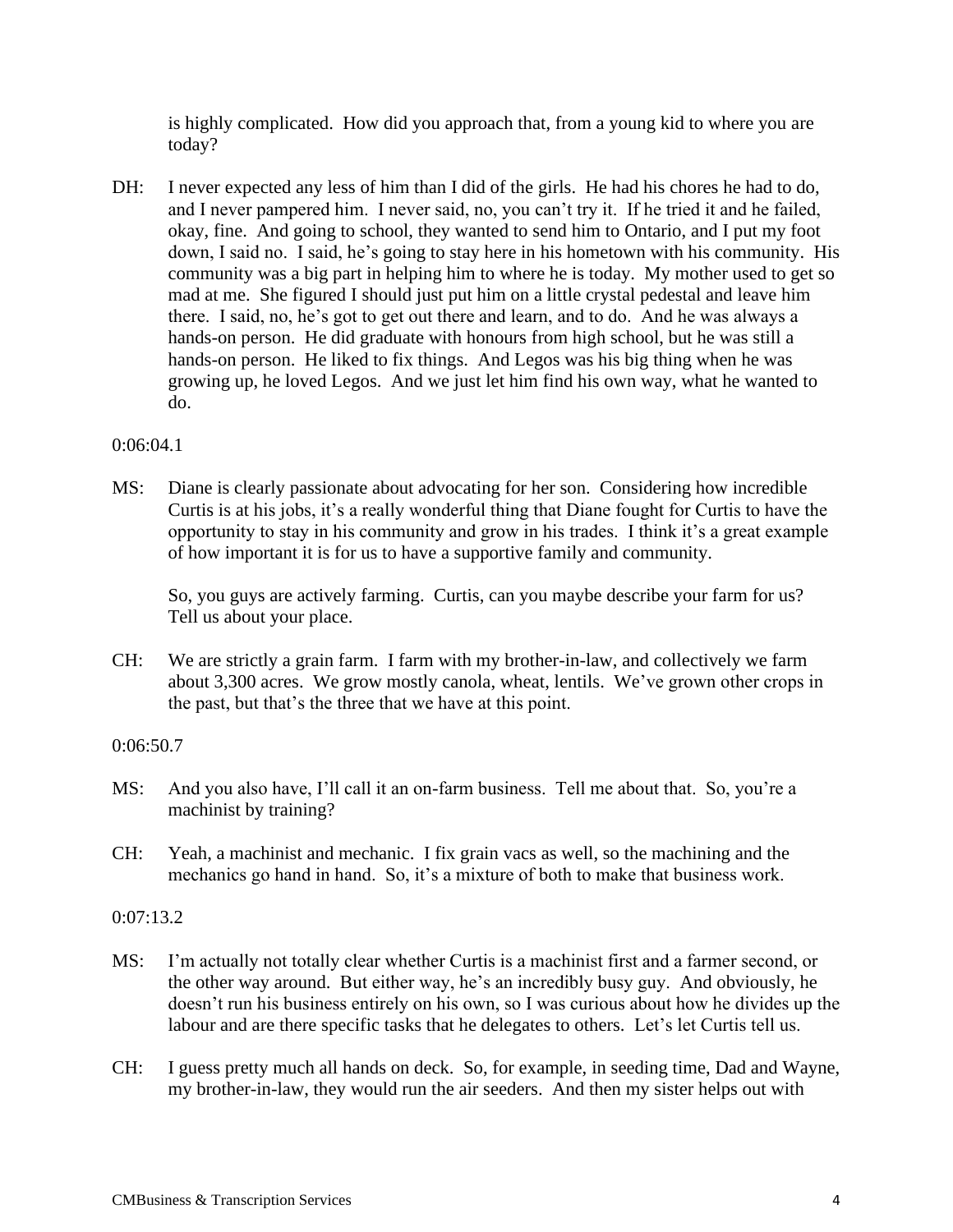running fertilizer and grain. And I'm with her usually to make sure things get to where they need to go. And I'm usually the one on top of the tank that helps to fill the air seeders, and check everything to make sure it's all functioning properly. I'm the fixer guy. If something breaks, usually I get called. I'm called 'the guy' around here, so that's one of my responsibilities.

# $0:08:14.3$

- MS: So, that's your affectionate name is 'the guy'. I've got a little Bourgault air drill in our small little farm, southeast. I'm trying to envision you filling the drill. I can't see my way through that in terms of, how do you do that with not being able to see?
- CH: I usually reach in there to see where the product is and how full it is. And when it gets close then I wave my hand and holler 'whoa', and everybody shuts 'er down and we're good to go.

### 0:08:46.6

- MS: Makes sense. It's actually not as complicated as I was picturing it. It's the same kind of stuff everybody is doing all the time. And so, that's the seeding side of things. And then harvest, how do you divide the work? Because I heard you've got, there's kind of an army of people, Dad, Mom, your brother-in-law, your sister. What does harvest look like?
- CH: And then my niece and nephew come out sometimes to help as well. And we've got a retired farmer or two once in a while who helps out. And I've got a fabricator that helps me with the grain vac business, he comes out and helps once in a while too. I'm the one that's responsible for repairs on the combines in the morning.

# 0:09:30.7

- DH: The guy.
- CH: The guy. And then once the combines are rolling, then I come back to the yard, and I'm the one that dumps the trucks. Wayne usually backs them in for me, I dump them. And then he takes the empty truck and away he goes.

#### 0:09:48.1

MS: So, you've got a division of duty which takes me a little bit to what I want to talk today about is decision-making, and how you guys do this. Because running a farm by committee can sometimes work. Running a farm with one person making the call, how have you structured the decisions, or maybe even start your morning, get your morning coffee for me at seeding. How does the conversation go on what the plan is for the day?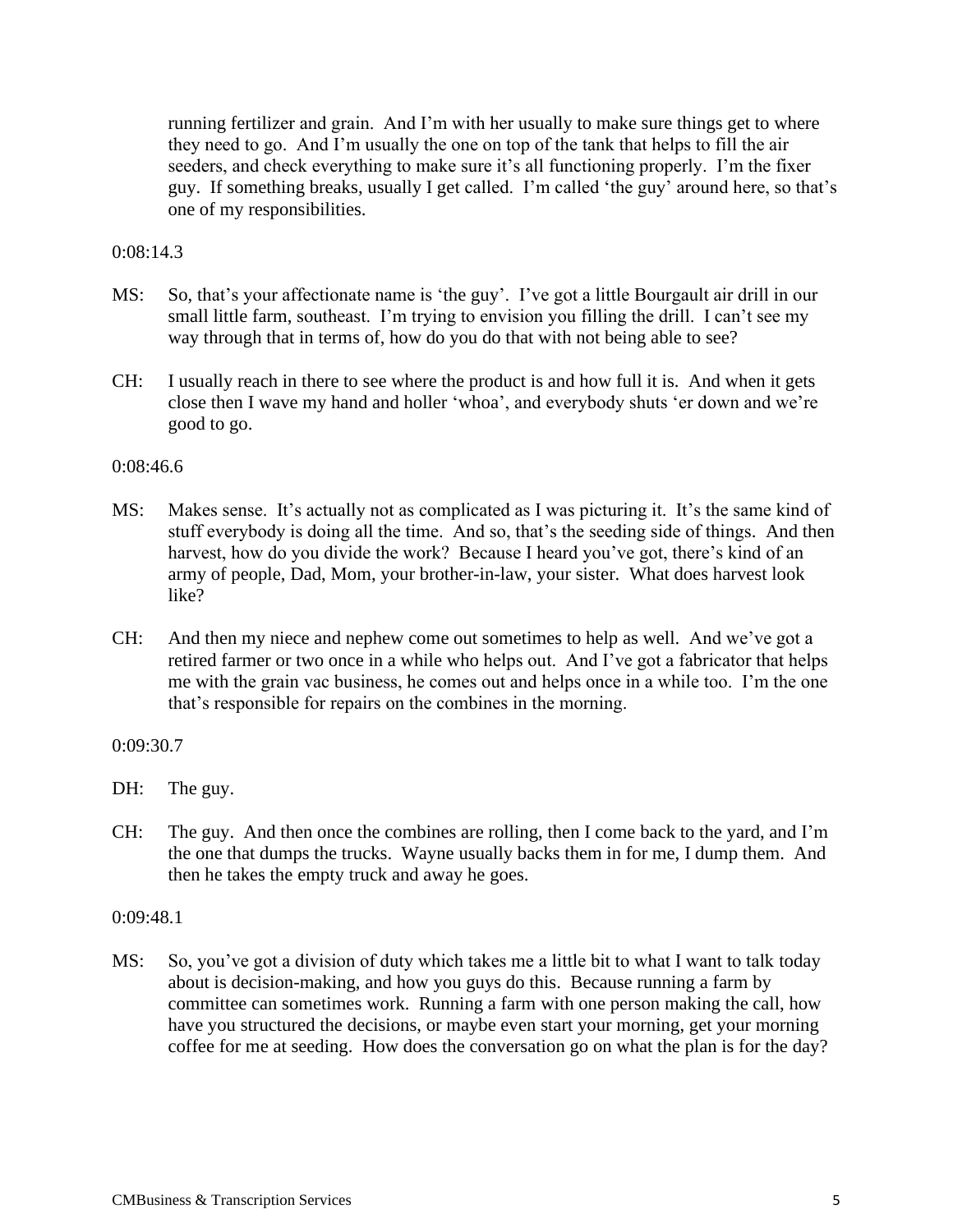CH: Wayne and I kind of have a plan worked out beforehand, the order of which we're going to seed the fields, how we're going to do it. So, usually we're pretty prepared in the morning what the day is going to look like. And then we have radios so if something changes through the day, we radio each other or phone each other if something changes.

# 0:10:30.7

MS: In typical farming fashion, Curtis operates a large family affair. He clearly needs a lot of help, considering the size of their farm, and I'm actually really impressed at how well he manages everything. It sounds like Curtis is typically 'the guy', or in other words, the one making the calls. It also sounds like Curtis has spent a lot of time organizing the division of labour in an efficient way.

You're 'the guy', and it sounds like the doers. Who makes the executive decision on which crops we're going to seed, and how do you guys reconcile that down? If you've got Wayne sitting in the trenches with you, who makes the call on what we're going to seed, even grain marketing? How are you driving those decisions?

CH: It's Wayne and I that have the land base now, so we sit down and discuss things, and try to pick our price that we like, and hopefully we make the right decisions, when to sell.

0:11:24.4

- MS: Now, Diane, do you get a little vote once in a while on some of this stuff too?
- DH: Not so much anymore as what I used to. I'm kind of in the background as you speak. My husband and I, we did buy our family farm, so we have a little bit of say to what we seed on our own, but the rest of it is up to the boys.

#### 0:11:42.0

MS: So, you might be moving more to that semiretirement phase where there's a transition starting to happen, is that what I'm gathering?

DH: Yeah, we've left it to the boys now.

 $0:11:52.5$ 

- MS: Are you worried?
- DH: No. Well, yeah, sometimes. This year Mother Nature kind of pulled a 180 on us.

0:12:03.6

MS: Fair enough. Now, Curtis, are you worried in terms of what it looks like moving forward? You have 3,300 acres. Do you have the right balance of the size of the farm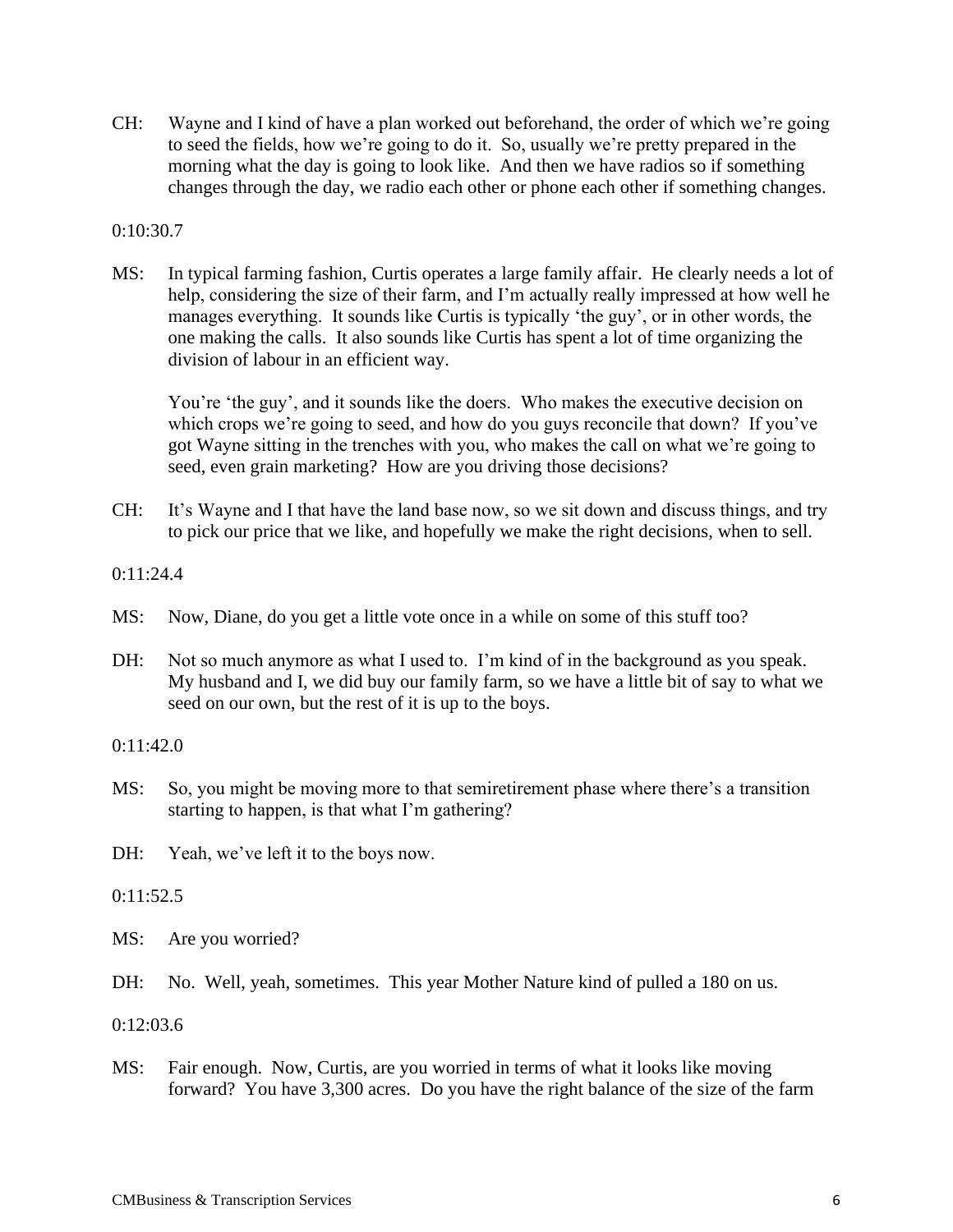with your machining business, or do you need to make some strategic investments moving forward?

CH: No, I think we're pretty good that way. We run older equipment so it can handle the size of the farm for now. Maybe moving forward down the road, we might have to. It depends on if land becomes available and we decide to get bigger, well then, we'll have to make those decisions as it happens, but for now we're okay.

# 0:12:40.7

- MS: If you looked at your business, Curtis, would you say growing the machining side would be an advantage, or the grain farming side, if you think of how you're structured with your strength in machining, the rest of the family, the other things they bring to the table?
- CH: The grain vac business, it's one of those businesses, that there's not many people doing it, but the market is changing. I think the future of the grain vac business will be more in the commercial side, doing the components for the hog barns and the chicken barns. We also cover that as well, more the commercial stuff. So, I think that's more the future for that side of the business.

# 0:13:30.8

MS: There's that adaptability theme again. Curtis isn't set on keeping his eggs all in one basket. He has multiple entrepreneurial ventures, and within them he's ready to adjust as he needs. I think many of us would agree that as markets change, we have to consider changing as well.

How long have you been doing the grain vac stuff?

CH: I started back in '97. I worked for Glen Haugerud back in '97, and then he retired, and then the salesman and I ran it for a while. And then I took over the whole vac business in 2013, February  $1<sup>st</sup>$ .

# 0:14:07.7

- MS: So, it's evolving, as you said, and shifting. And I guess maybe a lot of our listeners aren't unlike your situation where they have the primary farm and they're running an offfarm enterprise or some other revenue stream. And if you think about, if you went back to when you started in '13, when you really took control of this or owned it, do you have advice for those people that are maybe in the early days of planning that diversification in their business?
- CH: If you want to take over the business, try to structure it in such a way that it's a smooth transfer from one owner to the next. Mine worked out okay, but it took a little while to get it to that point.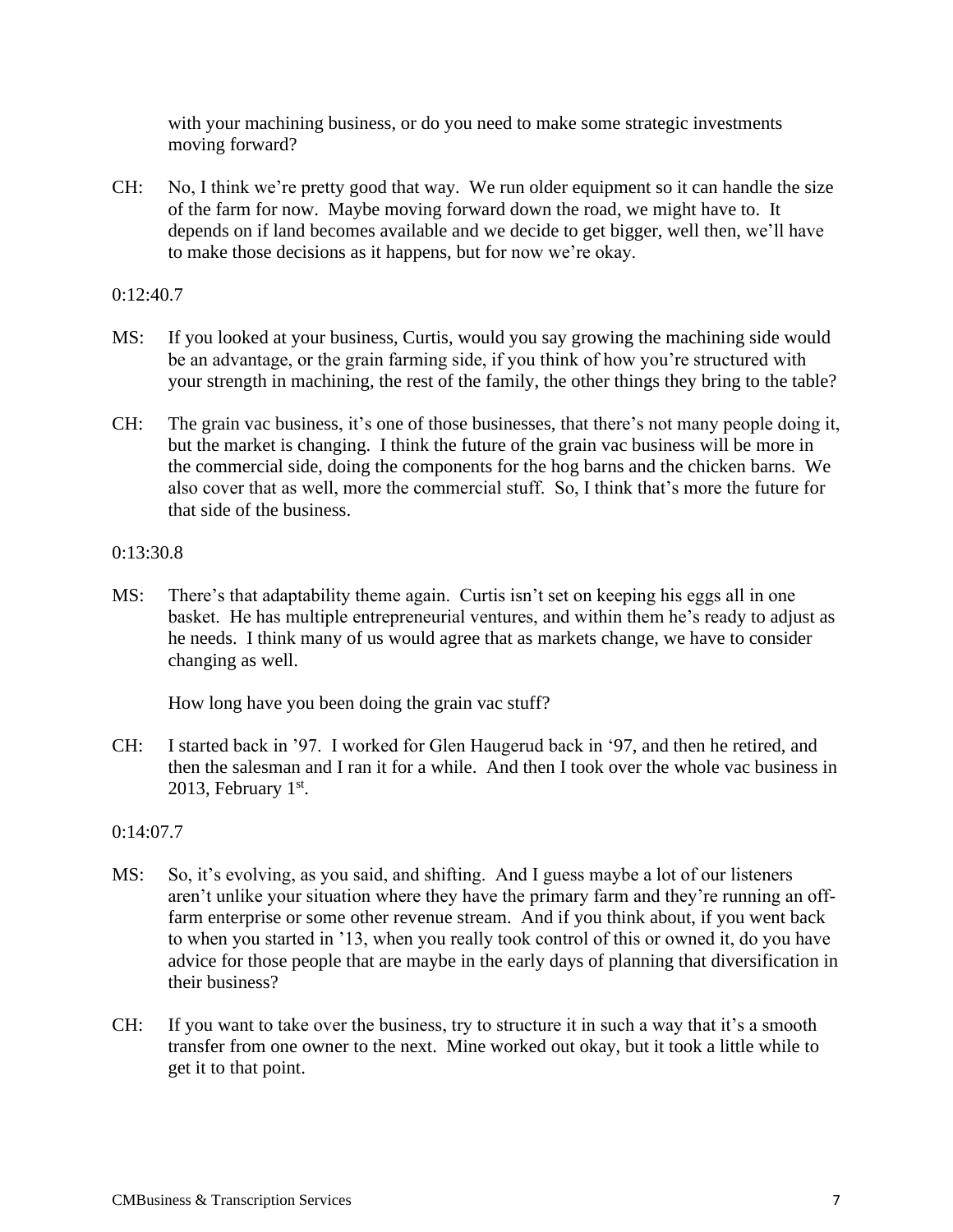#### 0:14:46.9

- MS: What do you mean by smooth transfer? Where would be some of the speed bumps in a situation like that?
- CH: I guess we really never discussed me taking over the business. It just all happened that way.
- DH: When he died.
- CH: Yeah. But if I had to do it all over again, that's what I would recommend.

0:15:04.8

- MS: If I heard you Diane, you said that the person had died that was part of that business originally. Is that what I heard you say?
- DH: Yes, he did. That was his mentor, I guess, he passed away.

0:15:15.5

MS: This is not an uncommon story in Canadian farming. I've often heard people in the middle of farm transition who suddenly experience a health issue, or something life changing, that alters their transition plans. So, given this reality, Curtis emphasizes the importance of a good transition plan to help you navigate through these tough times. If you've listened to our podcast at all, you'll know that these transition experts we have on the show typically agree with Curtis.

So, you're dealt a curveball, handed this business, and now you have to find a way to keep it growing and make a thing. What do you think your recipe for success was in those early days?

CH: You've got to keep working at it and try to do at a good job of what you do. And then if you do a good job of what you do, it seems like the best advertising is word-of-mouth. Somebody tells somebody, and pretty soon you get two or three from the same area.

#### $0:16:05.4$

- MS: I used to have an old sales manager that said, the harder I work, the luckier I get. And I never forgot that. It's a bit of a farmer mantra is working hard. What about the business side of it, Curtis? In terms of, you strike me as the, if you're 'the guy' on the farm, you're clearly 'the guy' in the shop. What about the business side of what you did? Who's managing the profit-loss and all of the nuances over there?
- CH: Oh, I do that too. Every component, every vac that goes through the shop here gets a sticker on it, my name, my number. So, if that vac needs to be repaired, or somebody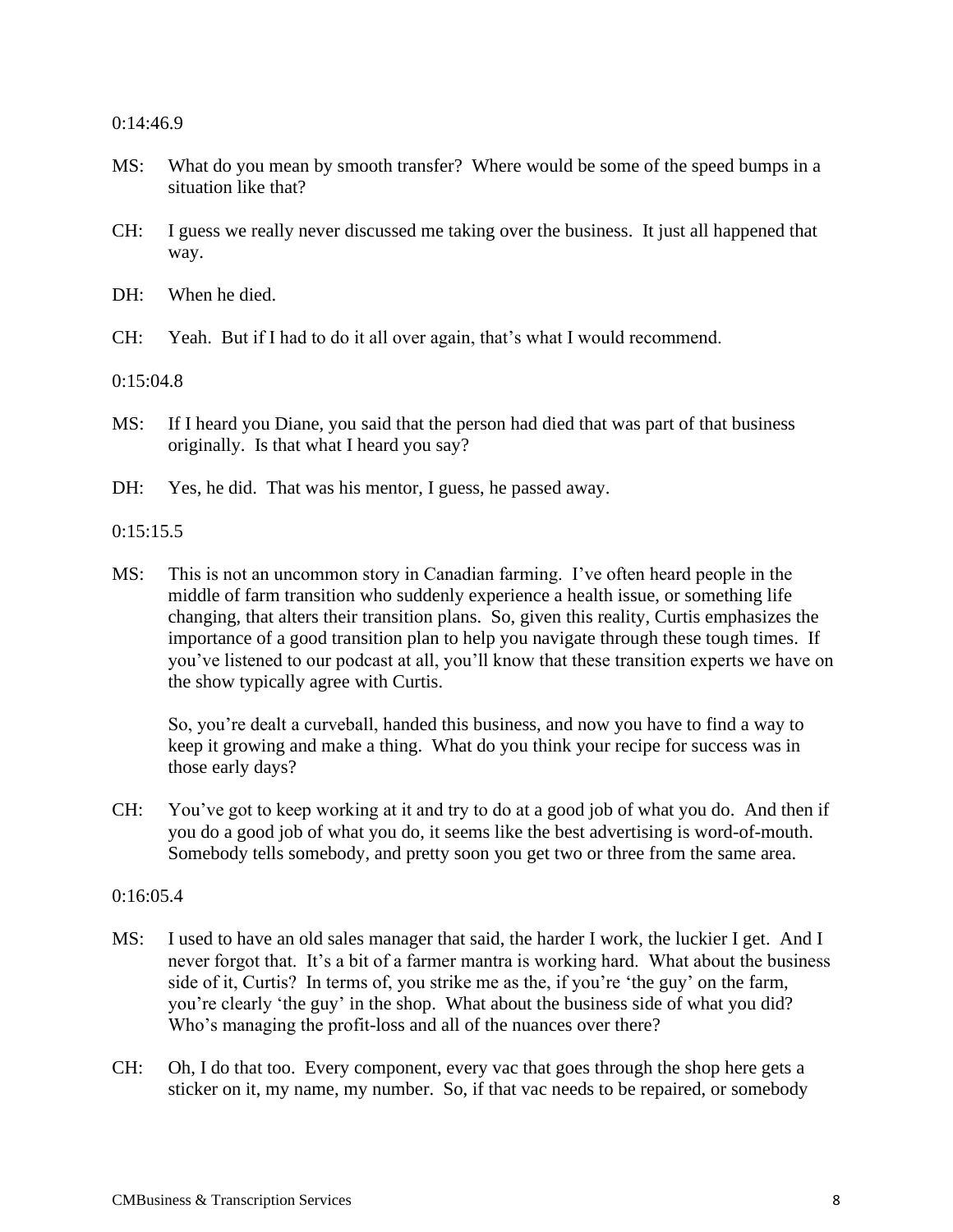sees that sticker, they phone the number if they need something repaired, and so that's been good for a lot of our work as well.

0:16:56.9

- MS: Back to your advertising strategy as word of mouth, the business side sounds like maybe it takes care of itself. If you're selling stuff for more than you're paying, so you've got the component side of it. And then maybe my question around, how do you charge out or value your labour?
- CH: Well, vacs is a little bit different. It's usually by the job. So, if I repair, say, a blower for a grain vac, I take a look at it, which takes me five minutes, and I can usually say it costs \$3,000 to repair this blower. I go more by the job than by the hour.

0:17:31.5

- MS: So, you've got it built in. Diane, I was smiling because I think I saw you roll your eyes a little bit about maybe how he's charging out, or the rates, etcetera. Sounds like maybe there's been some conversations about this in the past?
- DH: Oh, yes, there has. He hasn't raised his prices since I think he bought the business. Everything else is going up, but he just stays the same.

 $0:17:55.8$ 

- MS: He strikes me as somebody that's definitely not driven by greed in terms of whether it's \$3,000 or \$3,200 isn't going to change his passion to get it fixed, right?
- DH: That's right.

0:18:07.3

- MS: After the break, Curtis tells us some of his thoughts around the future of agriculture and gives us some really interesting details on how he's modified his machine shop to meet his needs. Don't go anywhere.
- CH: Just because you're not sighted doesn't mean you can't do it. People always find the bad things and never take the good things, so that's been the main reason why I've done what I've done is, don't let people sway you. You do what you think is right and do the best job that you can do.

0:18:37.9

MS: The FCC Knowledge Podcast is brought to you by AgExpert, farm management software designed for Canadian agriculture. Learn more at AgExpert.ca. Just a reminder to like, follow, or subscribe to our podcasts on Spotify, Apple, or Google Podcasts, or wherever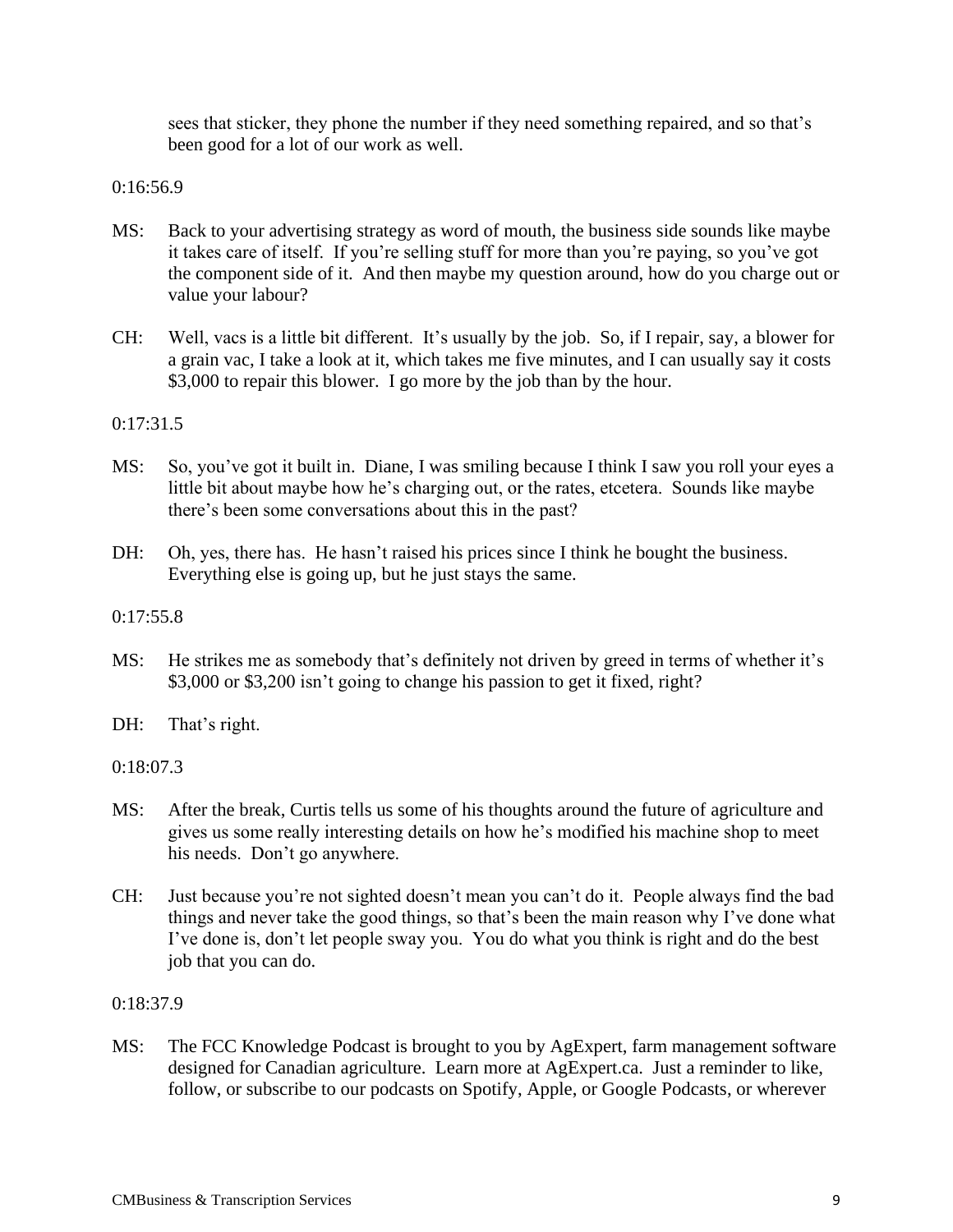you get your podcasts. And while you're at it, feel free to leave us a comment and give us a review.

So, Diane, if you look in as the mom, supporting and watching all this go, do you think that Curtis has the right balance of time he spends in the shop, versus time on the farm, and how all that's going?

DH: He's definitely and hands-on guy. He doesn't go into any recreational things. It's just a, from the house, to the shop, to the fields, house, to shop, to the field. Okay, I'm bursting his bubble here, but nothing for him to put in an 18-hour day easily in the summer. Easily. And he's had a lot of people in harvest time, they want a hose. He also has a hydraulic hose business, and there's nothing for him to go out there and fix a hose at midnight so that they can get going again the next morning. So, that's just his forte.

0:19:59.9

MS: So, how do you feel about that?

DH: Good, yeah. No, good. If he wants to do it, go for it.

0:20:06.4

MS: So, let me recount this. Curtis is a grain farmer, he owns a machine shop, runs a grain vac business, and has a hydraulic hose business. I don't know if I'm missing anything, but it strikes me as I'm quite lazy compared to what this young man has accomplished in his short time farming. Curtis is, by far, one of the most motivated and hardworking people that I've met on this show. And Diane was there to encourage him every step of the way. So, it only makes sense now to get his perspective on what he thinks the future of agriculture looks like.

Look at our industry, Curtis. And Diane, I welcome your thoughts on this too because you've obviously been around farming your whole life. Guys, what do you think the biggest challenge is for farmers? I'm thinking about your 3,300 acres, and grain marketing, and if you looked at just the coffee row chatter, what do you think the biggest challenge for farmers is in the next five or ten years?

CH: Well, making sure hopefully the prices hang in there as far as prices for our product. And being able to justify the balance between the prices of the product and the prices of our equipment.

#### 0:21:06.8

MS: Do you think more people will keep their equipment longer? Now back to your business side of it, the machining, is this your advantage? If equipment gets expensive, does it force my hand to fix it more?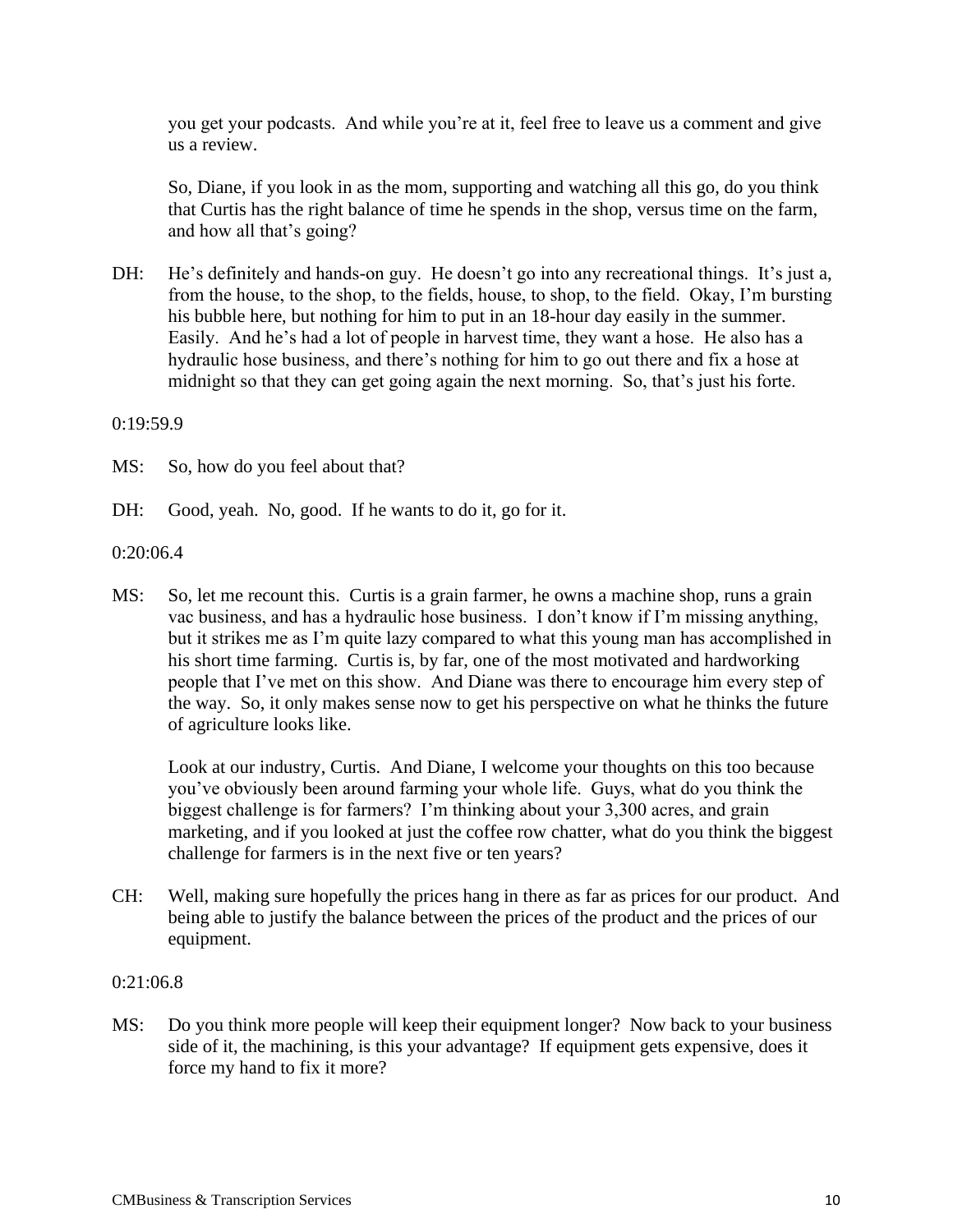CH: Some people can fix, but I've heard that the trend is already that some people are tending to keep their equipment a little bit longer, trying to get a little more life out of it for sure.

0:21:28.7

- MS: I think of my own self, in our farm, and my ability to actually fix stuff. My dad, not even close. So, I'm faced with two choices is, stay new, or hire you to fix my stuff. I don't know which way the industry is going to go. It's an interesting conundrum we're in.
- CH: It depends what the grain prices are as what's going to happen. If they stay strong and we get a decent crop, I'm sure it'll go back to people buying more new again. But then I guess you've got supply chain issues as well, getting parts and getting … they're sold out of new air drills right now, they can't even get them. So, it's kind of interesting times.

# 0:22:11.7

- MS: In terms of adaptability, do you think that within agriculture that we're doing a good job of adapting?
- CH: I think so. Everybody has a different situation, so you adapt the best way that you think you have to, to make it work.

0:22:27.0

- MS: You've got some thoughts on grain marketing around is, I'll say, maybe conservative in terms of it's not in the bin, don't forward sell it, etcetera. Do you do any forward pricing?
- CH: No, no, I wait 'til she's in the bin and then check things out.

0:22:42.0

- MS: So, that's how you've, I'll just say always operated, I'm making that assumption. Do you ever wonder when you're just going to bed at night is, man, should I start to get in that forward-looking kind of marketing?
- CH: No. I've heard too many stories with the neighbours that got burnt here the last five years.

0:22:58.9

MS: So, what's your idea of risk? What's the riskiest thing you do?

CH: The riskiest thing I do?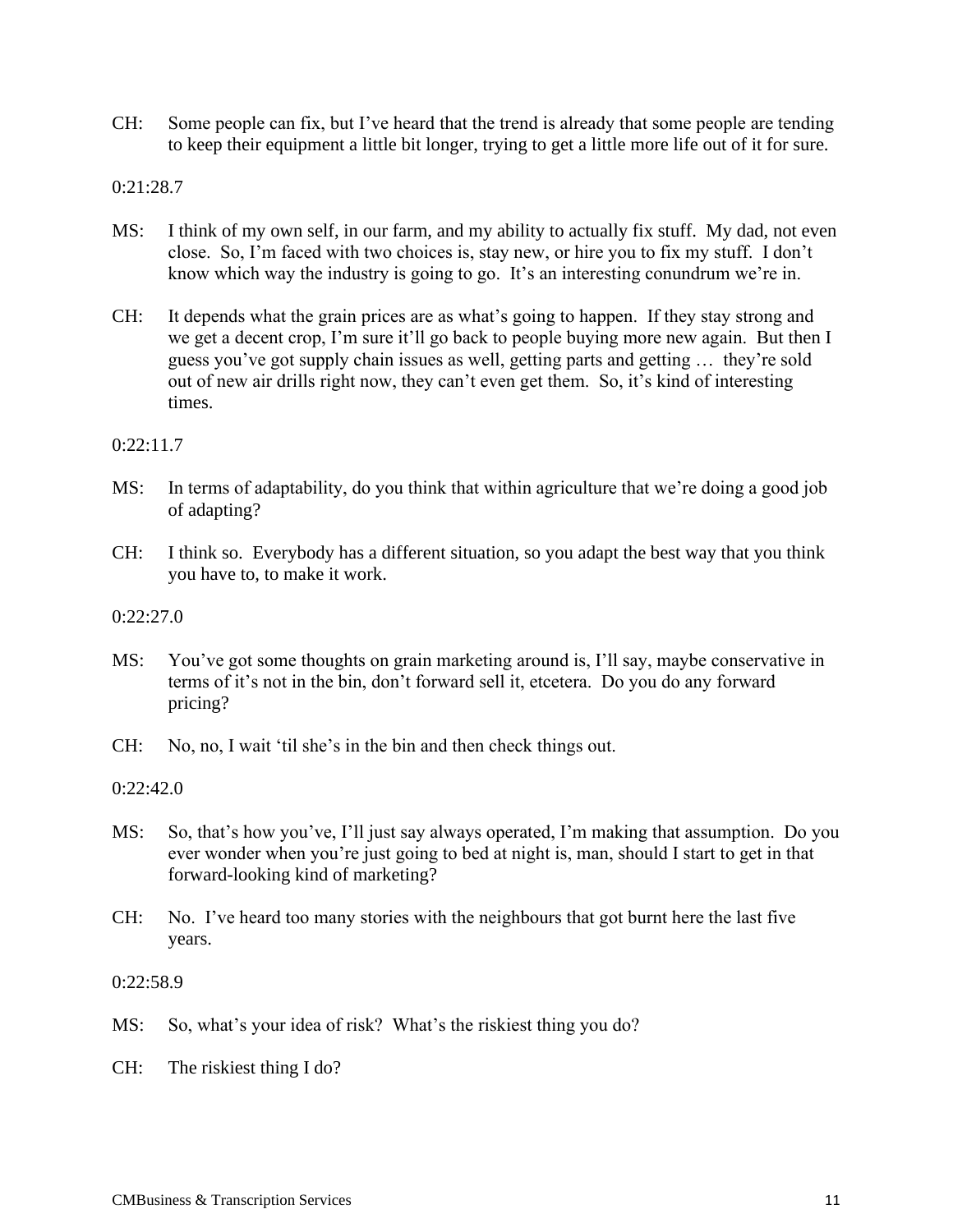# DH: Listen to your mother.

# 0:23:06.4

MS: Well, I think you sound like you're a good coach, Diane. So, if the worst thing he ever does is listen to you, I think he'll be fine.

Now, Curtis is definitely a little more risk averse than some of the guests we've had on this podcast in the past. But it hasn't prevented him from maintaining multiple thriving businesses, and he's always looking for ways to transform his business. Overall, I'd have to say he's a calm, measured, thoughtful entrepreneur. However, if there's one area where he's really on the cutting edge, I'm sure it's in the tech that he employs in the machine shop.

Are you using some fairly modern tech in the machining side of what you do there too? Maybe if I think about as a blind machinist, is there interesting technology that you've employed because? Did that accelerate some of your decisions on some of your decisions on stuff you buy?

CH: Back when I started with Glen in '97, first must have been year or two I was there, I could never dial a shaft in to make it straight. So, we got checking around, and actually they make a talking caliper. And they made them for people in the mines that couldn't see to measure things. So, that's when I decided that machining was something that I could do because I actually got the technology that I could do it myself, and measure, and do some of the things that I needed to do to machine things.

#### $0:24:36.7$

- MS: Talking caliper, so how does it work?
- CH: There's a voice box that I carry in my pocket, and it plugs into any digital machining tool, so a caliper or a dial indicator. And this box reads the numbers on the indicator or the caliper and talks to me and tells me what it says.

#### 0:24:57.9

- MS: So, someone brings in a shaft, and if you need to machine it and get it to the right size, how do you know what size the shaft needs to be? And then I'm saying you've got the caliper that'll measure and tell you. But how do you solve that without being able to see? I'm having trouble with making the leap on this one.
- CH: Usually if a shaft has a bearing size, say, 1.75. So, usually it's worn, so you have to weld the shaft up and then start cutting it down to 1.75. And just measure with the caliper until it gets to that size.

0:25:36.6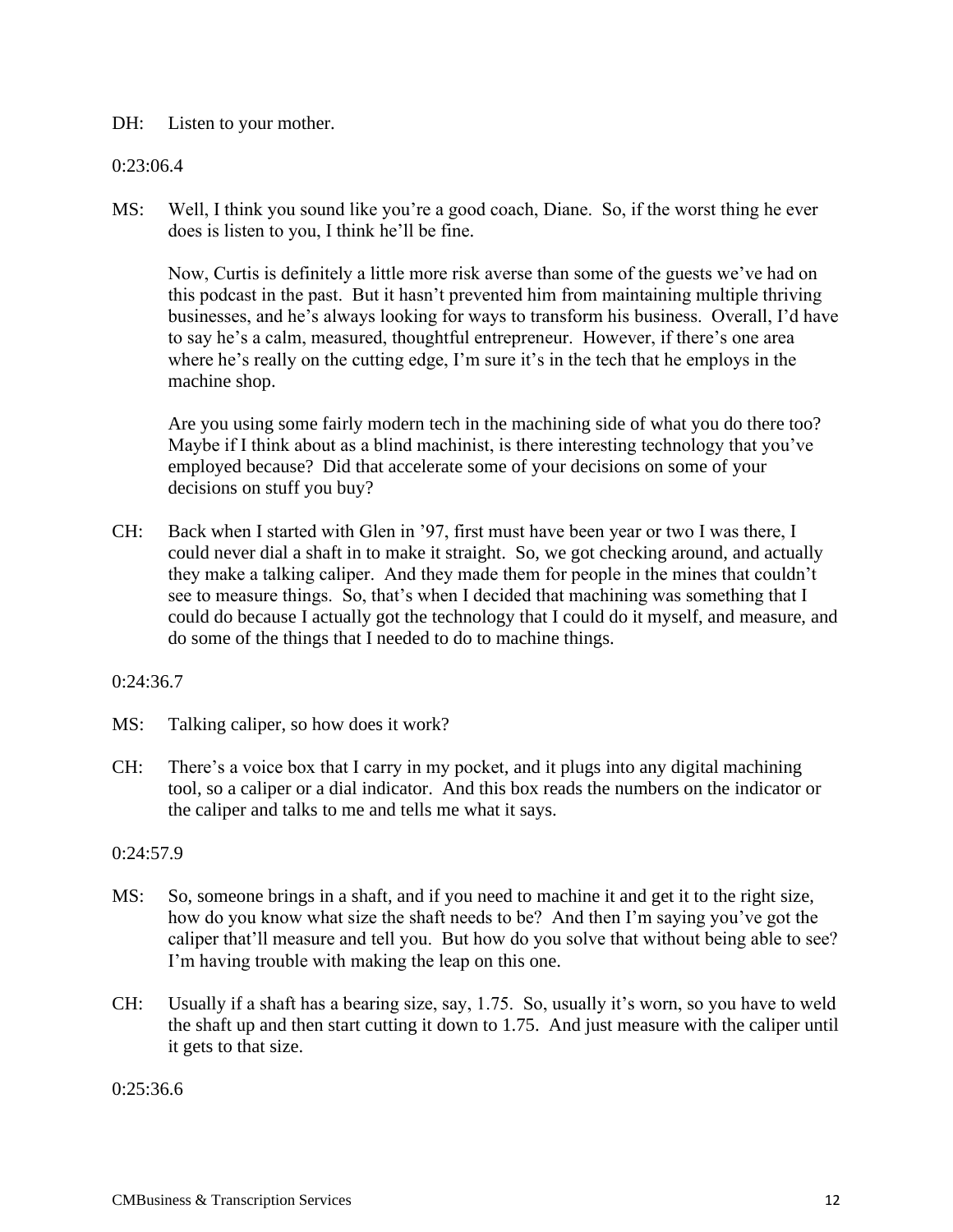- MS: So, you reverse engineer it from the bearing size, just like anybody would. It's just more the idea that you've got this caliper that'll tell you, versus me looking at it with my eyes. Pretty straightforward.
- CH: Yeah. I can do a visual with my fingers to see, well, it's close. You get machinist hands after a while.

 $0:25:55.2$ 

- MS: I picture those as greasy, and grain tracked this time of year. Am I on the right track, Diane?
- DH: Yes, you are.

0:26:04.4

- MS: So, back to, this adaptability thing is kind of interesting to me. What do you think your advantage is, Curtis, in terms of …? I have to think you have better sense of touch than I do, but I actually don't know. I feel kind of dumb in this space. What do you think your advantage is?
- CH: I know my other senses take over. My sense of touch is better. One of the reasons I started with the grain vacs back in '97 was Glen wanted me to hear with blowers. My sense of hearing is better. He wanted me to listen for certain noises that they make and pick out certain problems inside. So, sense of hearing is definitely better as well.

### 0:26:49.6

- MS: If I've got a gearbox that's going a little bit, would you pick up on that sooner than I might?
- CH: Yeah, I drive myself crazy at harvest time when the combine rolls by because I can hear things that sometimes don't sound quite right to me.

# 0:27:04.7

MS: This likely isn't the first time you've heard a mechanic tell you that they can hear something is wrong with a piece of equipment before looking at it. Although in this particular case, I think I fully believe what he's saying. I know we're hammering this point home, but Curtis is always adapting and using his skills to the fullest potential. I think it's just another really good example to never let things hold you back.

So, now you're taking me down the path here. I'm just insanely curious because you raise a good point. Combine operators, I always tell my kids, you operate with your ears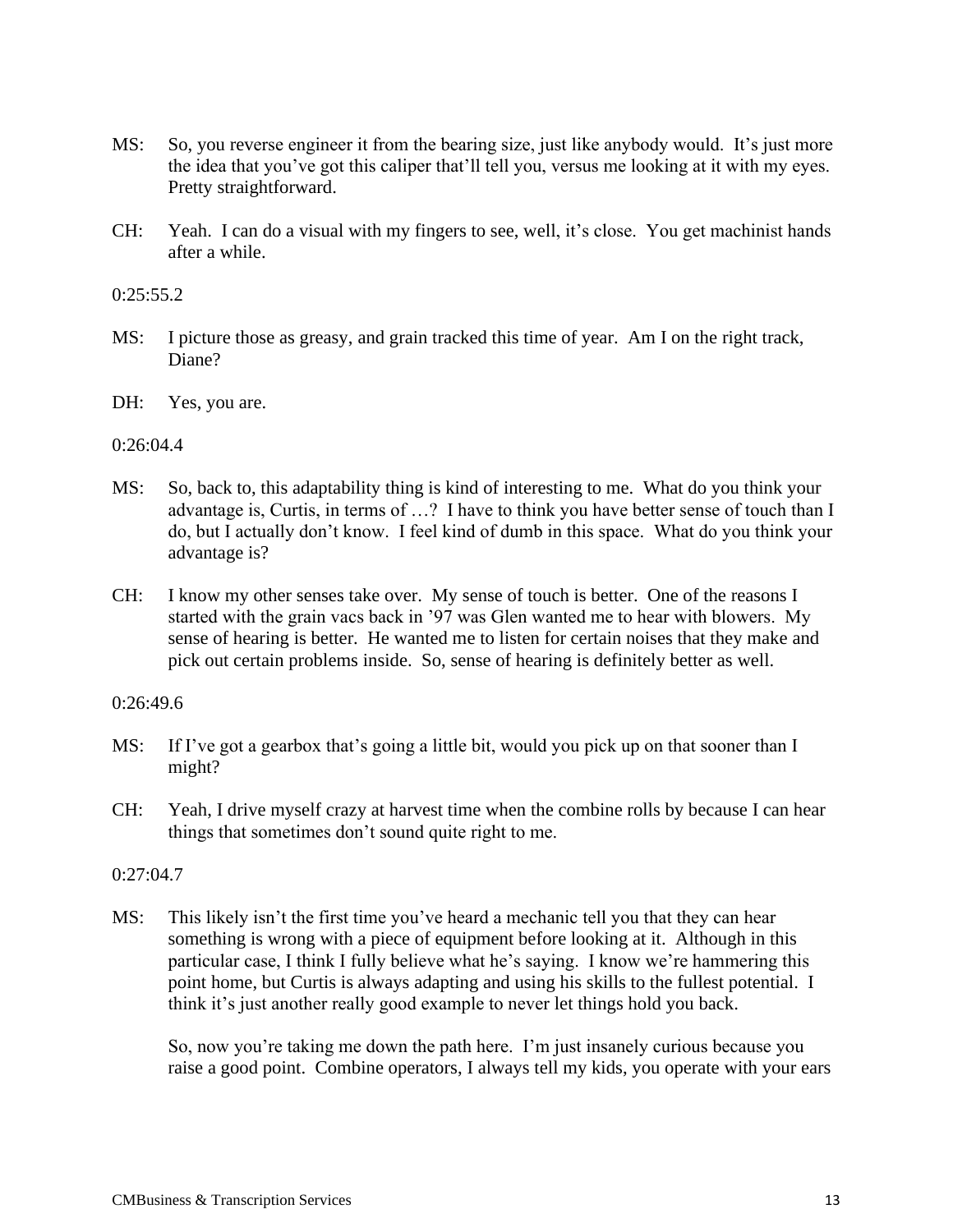as much as your sight on that one. So, you hear something squeaking on the combine that maybe I don't, or just grinding. How do you even start to find that?

CH: Well, we've been running the same machines for about 15, 20 years now, so you get to know them inside out and backwards. After working on them for that long, you get to know the sounds and different noises it makes, and if something's off you can … I guess being non-sighted, your senses can pick up on that stuff a little easier.

#### 0:28:09.6

- MS: Sure. And then, if I'm connecting dots, then you've got Wayne, or you've got your sister, and collectively you guys can get to the root of it. But I've got this strong sense that you can fast track that diagnosis, just because you're 'the guy'.
- DH: That's right. Correct. We're always calling 'the guy' on the radio. Who's he riding with?

0:28:29.7

- MS: So, Diane, did you see that as a kid early on? Because you had a choice and could have probably went into many different disciplines, Curtis. But as a mom watching, and I'm coaching my kids right now on what they should study in school. Did you see that early?
- DH: I could just see that he did his schoolwork, and he did his homework, but he was so hands on that we never pushed him towards the university side of it. We let him find his own field to what he wanted to do.
- CH: That was one of the challenges growing up is that the teachers didn't really understand that I was a hands-on person, so I got pushed towards university a lot. And of course, not really understanding it when I was young, I knew it wasn't for me, but I didn't really understand how to explain it at the time.

0:29:18.3

- MS: I have a theory that our disciplines tend to find us too. That if you take enough of the antibodies out of the system forcing us to do certain things, you find your way to what you love, and you find your way to what you're good at. And they tend to align pretty fast. I hear in your voice that you certainly loved the machinist side. If you had to pick, would you rather be a farmer or would you rather be in the shop?
- CH: I kind of get tired of being in the shop, so like going out into the field once in a while too. It's a good balance.

0:29:47.5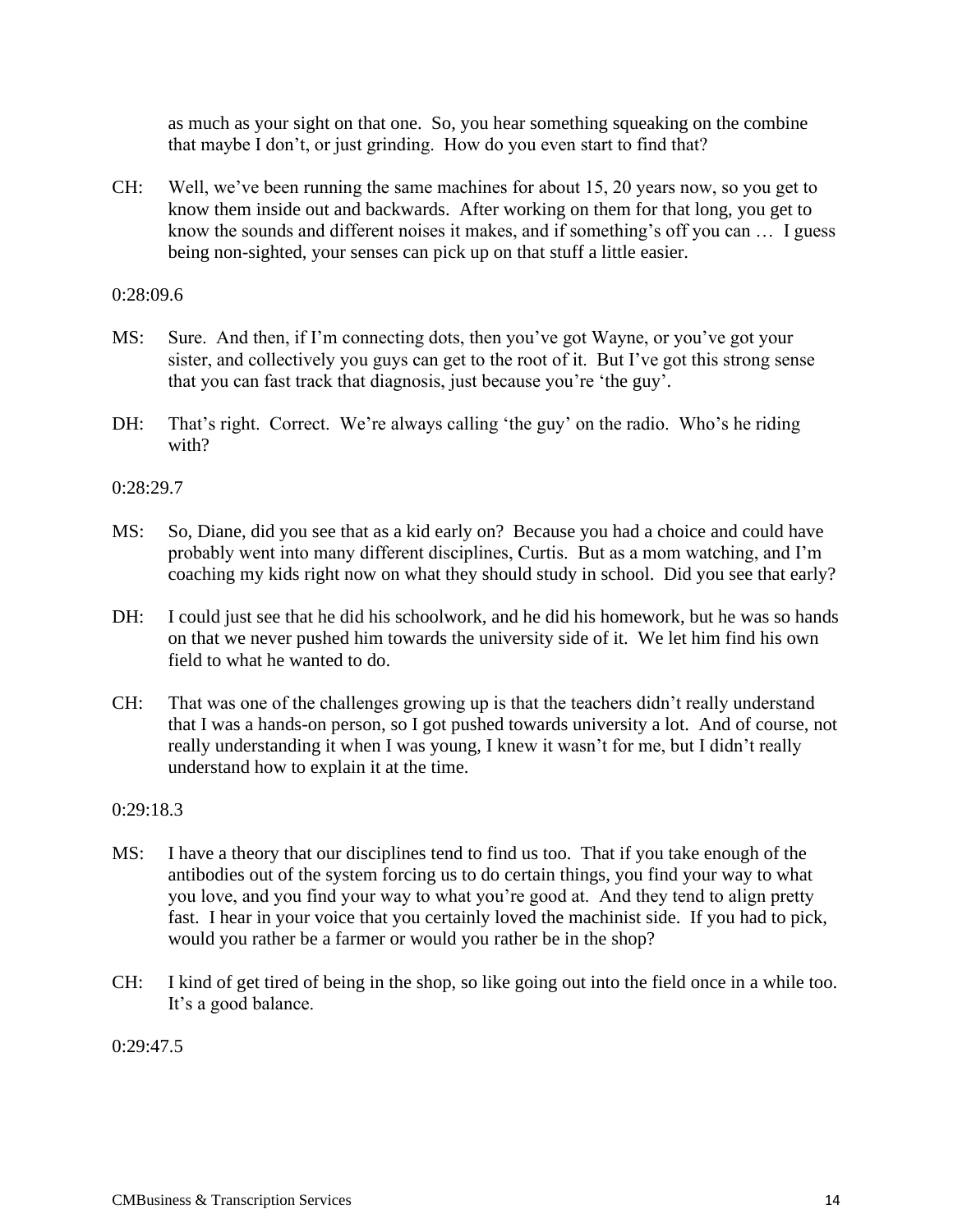- MS: And it sounds to me like your business model is balanced too where you've got the right amount of income coming from the shop.
- CH: You learn a lot of things doing the machining side as well, so you can fix your own equipment. And they work really well together.

0:30:03.0

- MS: It strikes me as a really natural marriage and it's probably your competitive advantage over your neighbour that if you're running 20-year-old equipment, your repairs and maintenance bills are probably a little higher. But you're doing that work yourself, so you're winning back on the labour.
- CH: That's right.
- DH: Correct.

0:30:20.3

MS: Curtis has a lot of diversification built into his business and that strategy benefits him in a several ways. Not only is he a little more secure if one side of the operation is performing poorly, but he also gets to use his talents in different ways too. I think it's important to keep yourself engaged and interested in your business, so having good variety of things can really help with that. He also has a clear competitive advantage in that he can repair his own equipment.

So, guys, as we wind down our conversation, thanks for being good sports with me here too. To people listening, what's the biggest thing you want them to take away from your experience running a mixed business, how you guys look at decision-making and adaptability? What do you want people to really take away?

CH: Just because you're not sighted doesn't mean you can't do it. People always find the bad things and never take the good things, so that's been the main reason why I've done what I've done is, don't let people sway you. You do what you think is right and do the best job that you can do.

 $0:31:19.1$ 

- MS: So, does it motivate you if someone says you can't?
- CH: Usually, yes.

0:31:23.1

MS: What's been the biggest can't that was dealt your way where you proved otherwise?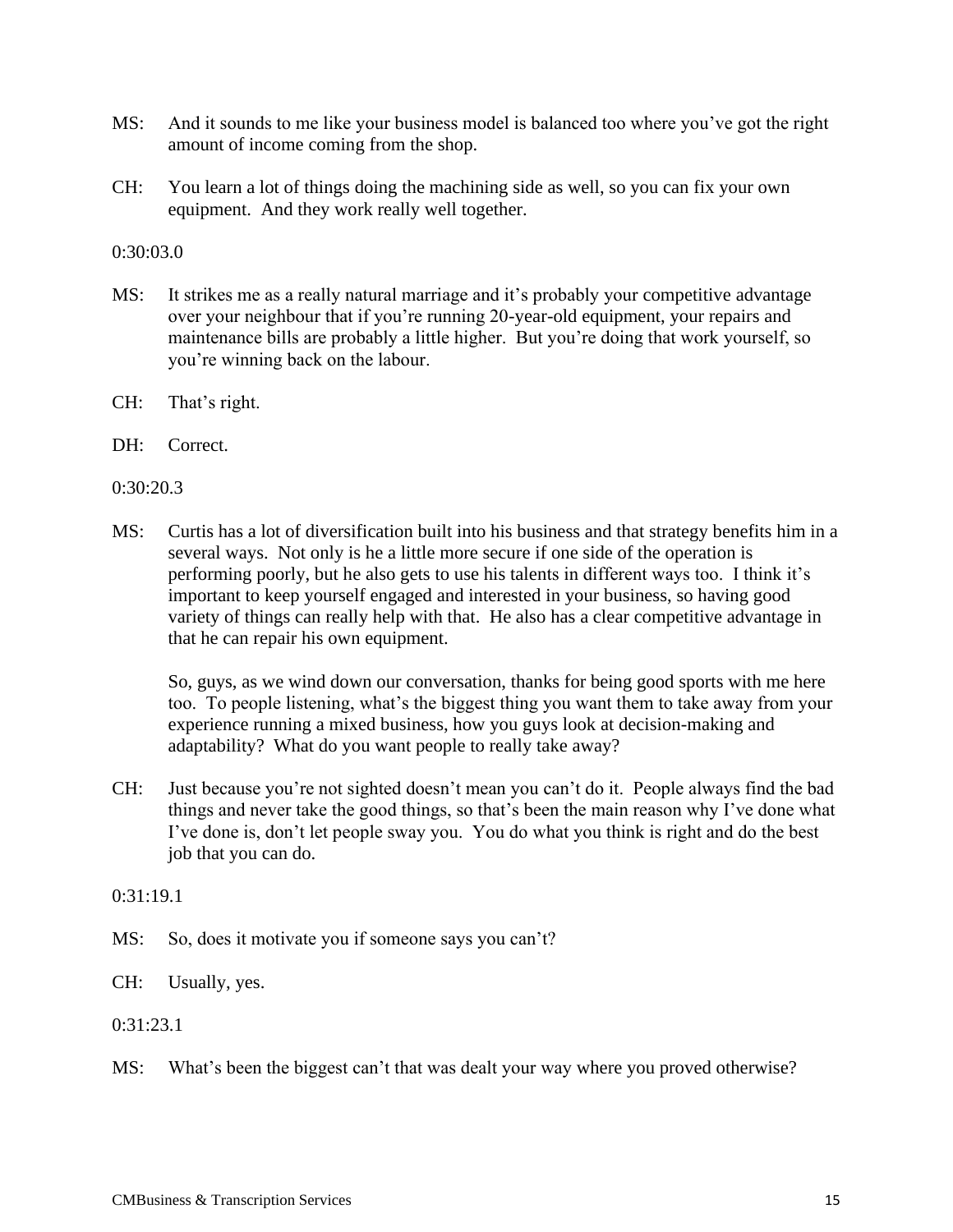CH: I was a little nervous when I took over the machining business because I wasn't sure how people were going to accept me. Because I was the owner of the business then, but I didn't know how people were going to be when they brought their blower or vac to get fixed and they see a blind guy, what they would think. But it's been good so far. I haven't had any drive away on me yet, so things are working out. Also, you have to be self motivated when you're … I guess you're basically in a sighted world as far as the machining thing. There's not many blind machinists I don't think out there, so you have to be pretty self-motivated, being able to learn how to do it.

### 0:32:08.3

- MS: Yeah, that's a great point. Now, Diane, from your standpoint, what's the biggest can't that maybe, from a mom's standpoint, that you would have watched come at Curtis in his life, that clearly, he's overcome?
- DH: Oh gee, that's a good question. He's never been afraid to try anything. We encouraged him to do whatever he wanted to try and didn't say, no, you can't. Go for it, try it. If you fail, well, you fail. Pick yourself up and go onto the next thing.

# 0:32:37.6

- MS: I love that. I think that's advice that everybody can use. In leadership today we talk a lot about fail fast. Try stuff, if it doesn't work, try something different. And I think more people are accepting of that. And obviously if you're running a farm and you've got \$1 million of crop inputs experimenting, there's a balance between failing fast and putting yourself out of business. But I just love your approach to life on that one, Diane. I think it's inspirational. Last thoughts, guys. Anything else that maybe you're thinking that the average farmer in Southern Ontario maybe should look at, that maybe you've learned, that you want to pass on your wisdom?
- CH: Well, one piece of advice that Glen gave me, he always said, if it was easy, every would be doing it, and I never, ever forgot that saying. He always used to say that whenever things got tough, and that's what he would always tell me.

#### 0:33:28.7

MS: And for a lot of us that's motivating, isn't it?

Well, Curtis has an incredible story, and frankly, I find him inspirational all around. I really don't think any of us has any excuse not to give it our all in everything we do, and I think Curtis would agree. So, here are a few takeaways I had from my conversation. I think the first and most obvious is that adaptability is a key component in agriculture. Over the years, I'm sure many of you listening have had several changes at your work or at your farm, some for the better and maybe some for the worse. But through it all, we have to adapt. We're a resilient community, and Curtis is a really good example of resilience. He's found a way to build a thriving ag operation with diversification built in,